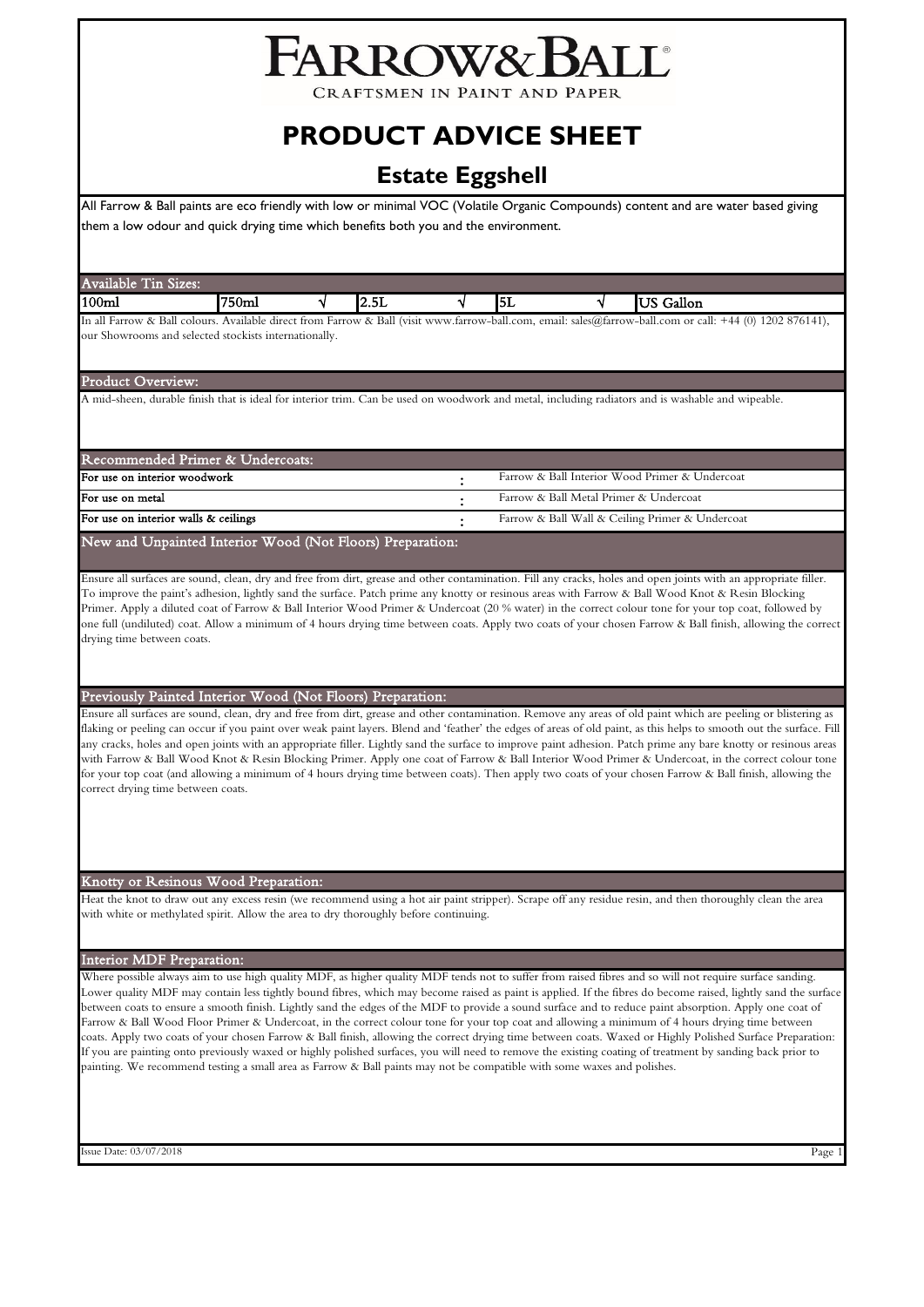#### Waxed or Highly Polished Surface Preparation:

If you are painting onto previously waxed or highly polished surfaces, you will need to remove the existing coating of treatment by sanding back prior to painting. We recommend testing a small area as Farrow & Ball paints may not be compatible with some waxes and polishes.

#### Ferrous Metal Preparation:

Thoroughly clean and degrease new and previously painted metal surfaces. Remove any weak paint and rust back to bare metal. Apply two coats of Farrow & Ball Metal Primer & Undercoat, in the correct colour tone for your top coat, and allow a minimum of 4 hours drying time between coats. Apply two coats of your chosen Farrow & Ball finish, allowing the correct drying time between coats. Cast Iron: We recommend that a specialist primer is applied to Cast Iron surfaces prior to painting as water-based primers may lead to flash rusting.

# Non-Ferrous Metal Preparation:

Thoroughly clean and degrease new and previously painted metal surfaces. Remove any weak paint and lightly sand surface to improve adhesion of your primer & undercoat. Apply two coats of Farrow & Ball Metal Primer & Undercoat, in the correct colour tone for your top coat, and allow a minimum of 4 hours drying time. Apply two coats of your chosen Farrow & Ball finish, allowing the correct drying time between coats.

# Galvanised Metal Preparation:

Treat all surfaces with an Etch Primer or Mordant Solution, ensuring any excess product is removed before you begin painting. Apply two coats of Farrow & Ball Metal Primer & Undercoat, in the correct colour tone for your top coat, and allow a minimum of 4 hours drying time. Apply two coats of your chosen Farrow & Ball finish, allowing the correct drying time between coats.

## Radiator Preparation:

This product is suitable for painting conventional hot water filled radiators where the surface temperature does not exceed 60° C. We do not recommend using this product to paint steam filled radiators which operate at a much higher temperature. Ensure the radiator is turned off and has cooled before you begin painting it. Thoroughly clean and degrease new or previously painted radiator surfaces. Remove any weak paint and rust back to the original surface. Apply two coats of Farrow & Ball Metal Primer & Undercoat, in the correct colour tone for your top coat and allowing a minimum of 4 hours drying time between coats. Apply two coats of your chosen Farrow & Ball finish, allowing the correct drying time between coats. Cast Iron Radiators: We recommend that a specialist primer is applied to Cast Iron surfaces prior to painting as water-based primers may lead to flash rusting.

## New or Unpainted Plaster (Modern Construction) Preparation:

If your plaster is new non powdery and sound you can simply apply a diluted coat of Farrow & Ball Wall & Ceiling Primer & Undercoat, in the correct colour tone for your top coat (see dilution details below) before applying two full coats of your chosen colour. If your plaster surface is powdery, flaky or unstable, apply one coat of Farrow & Ball Masonry & Plaster Stabilising Primer to bond the plaster and seal the surface, followed by one coat of Farrow & Ball Wall & Ceiling Primer & Undercoat. Please note: British Standard 6150:2006 recommends a typical drying time for new plaster of 7 days for every 5mm thickness.

# Suggested maximum dilution rates:

Bare dry skim plaster/dry lined walls = up to 20% water. Bare dry plaster board = up to 15% water. Patch filled plaster = up to 20% water. NB: The dilution rate will depend on the porosity of the surface. We recommend you test the level of dilution on a patch to determine the level of dilution required. If you do not want to apply a primer and undercoat, as an alternative, you can dilute the top coat (of your chosen colour) with approximately 10% water and apply as a "mist" coat.Please note: When porous plasters are not sufficiently prepared, difficulties in application, variation in sheen or uneven colour may occur.

Issue Date: 03/07/2018 Page 2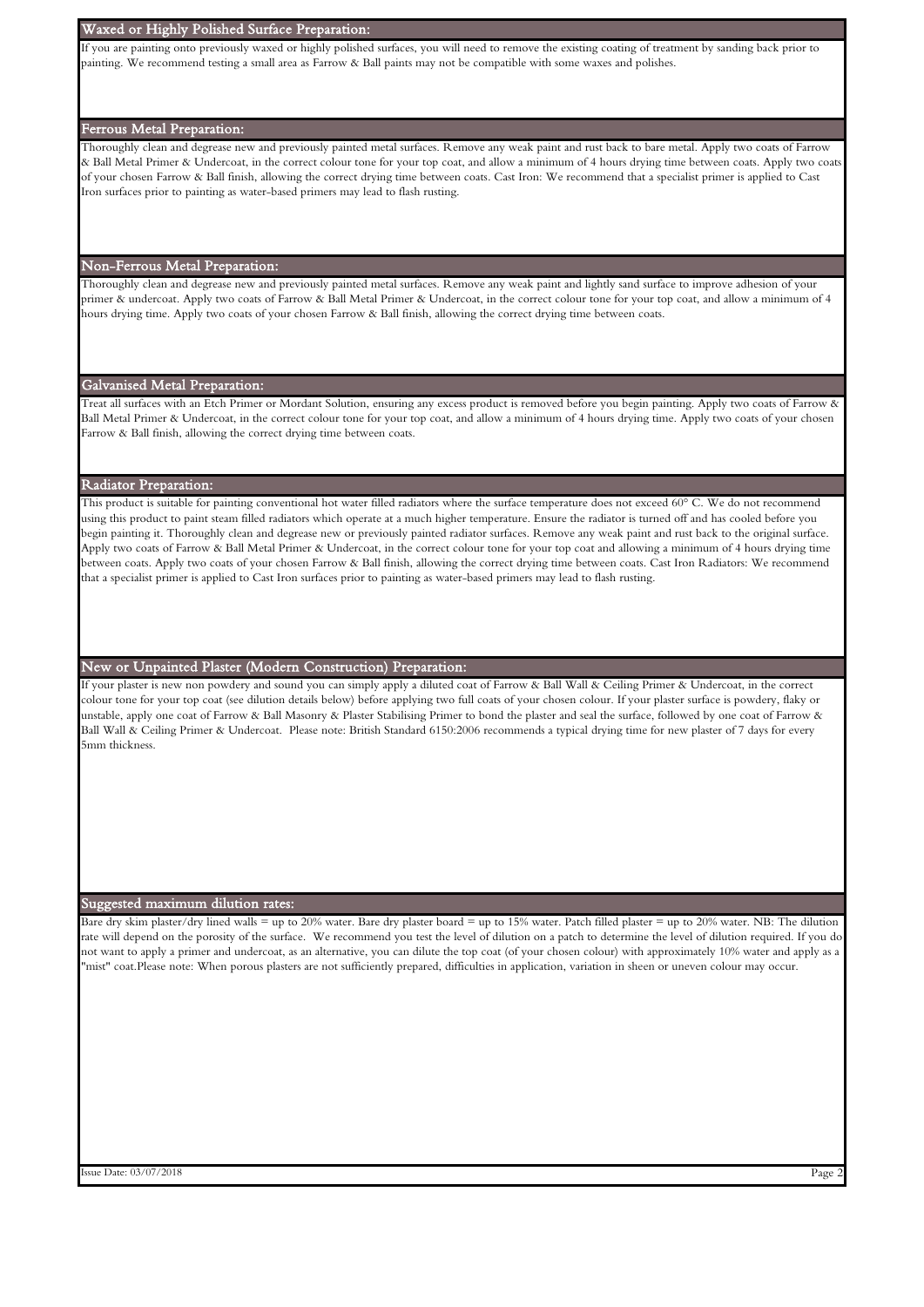## Previously Painted Walls Preparation:

If the wall you are intending to paint is of even porosity and you are not making a significant colour change, you can simply apply two coats of your choser colour directly to the wall (allowing the correct drying time between coats). If the wall is uneven or highly porous then apply a diluted coat of your chosen colour (dilute with approximately 10% of water and apply as a 'mist' coat). Then simply apply two full (undiluted) coats in your chosen colour, allowing the correct drying time between coats. If you are making a significant colour change apply one coat of Farrow & Ball Wall & Ceiling Primer & Undercoat, in th correct colour tone for your top coat (and allowing a minimum of 4 hours drying time between coats). Then follow with two coats of your chosen colour to promote adhesion and full colour depth. If you are painting onto a glossy or oil based surfaces, sand the surface down, then clean thoroughly with a detergent. Apply one coat of Farrow & Ball Wall & Ceiling Primer & Undercoat, in the correct colour tone for your top coat (and allowing a minimum of 4 hours drying time between coats). Then follow with two coats of your chosen colour to promote adhesion and full colour depth.

#### Painting Lining Wallpaper:

For unpainted Lining Paper apply one coat of diluted Farrow & Ball Wall & Ceiling Primer & Undercoat (maximum 15% water), in the correct colour tone for your top coat (see dilution details below) before applying two full coats of your chosen colour. NB: The dilution rate will depend on the porosity of the surface. We recommend you test the level of dilution on a patch to determine the level of dilution required. If you do not want to apply a primer and undercoat, as an alternative, you can dilute the top coat with approximately 10% water and apply as a "mist" coat. Please note: When porous papers are not sufficiently prepared, difficulties in application, variation in sheen or uneven colour may occur.

# Using Interior Caulks & Sealants

Where small gaps and cracks require filling or sealing, best results are achieved with an acrylic based decorators' caulk which is a water-based, flexible filler Use the minimum of caulk necessary as a smaller bead will dry quicker and will be less prone to cracking. Follow the manufacturer's application instructions and drying times (typically 2 – 3 hours) before applying your chosen Farrow & Ball finish. Estate Eggshell, Full Gloss and Dead Flat – 2 coats may be applied directly (allowing a minimum of 4 hours drying time between coats). Estate Emulsion and Modern Emulsion – Apply an undiluted coat of Wall & Ceiling Primer & Undercoat in the correct colour tone for your top coat (allowing a minimum of 4 hours drying time between coats) followed by 2 coats of your chosen top coat (once again allowing a minimum of 4 hours drying time between coats).

## Painting Over Interior Wall Fillers

For best results always use a filler which has the same porosity and density as the surface which is being repaired. Fillers which have a different porosity or density may lead to visible differences in colour or tone. Follow the filler manufacturer's application instructions and drying times then apply a diluted coat (20 – 25%) of Farrow & Ball Wall & Ceiling Primer & Undercoat in the correct colour tone for your top coat (and allowing a minimum of 4 hours drying time between coats). Then follow with two coats of your chosen colour to promote adhesion and full colour depth.

# How to Apply Paint to Trim by Brush:

Stir thoroughly before use. By 'trim' we mean: skirting boards, picture rails, dado rails, doors, door frames and architraves, interior window sills and window frames (providing they aren't plastic). Farrow & Ball paints are water borne, and unlike solvent borne paints, water borne paint is more resistant to sagging and you will achieve the best finish by painting a thicker coat. For best results use a quality fine-tipped synthetic bristled paint brush (e.g. Farrow & Ball Paint Brush). Load the brush well and apply a generous first coat. Brushing first in a vertical direction then in a horizontal direction until an even coating has been applied. Finish by 'laying off' the paint in one direction using light pressure, with the brush held at an angle of approximately 30°. Do not "overwork" the paint or attempt to brush it out in thin even coats as you would a traditional solvent borne paint as this may create excess brush marks. Allow to dry completely (for a minimum of 4 hours) before applying a second coat following the same technique as before.

#### How to Apply Paint to Trim by Roller:

Stir thoroughly before use. By 'trim' we mean: skirting boards, picture rails, dado rails, doors, door frames and architraves, interior window sills and window frames (providing they aren't plastic). This paint finish can also be applied using a Medium Pile Woven Polyester Roller. This will provide a good finish with minimal stippling and is a quick method of application. However, where an optimum finish is required, we would recommend brush application using a Farrow & Ball fine-tipped, synthetic bristled brush.

Issue Date: 03/07/2018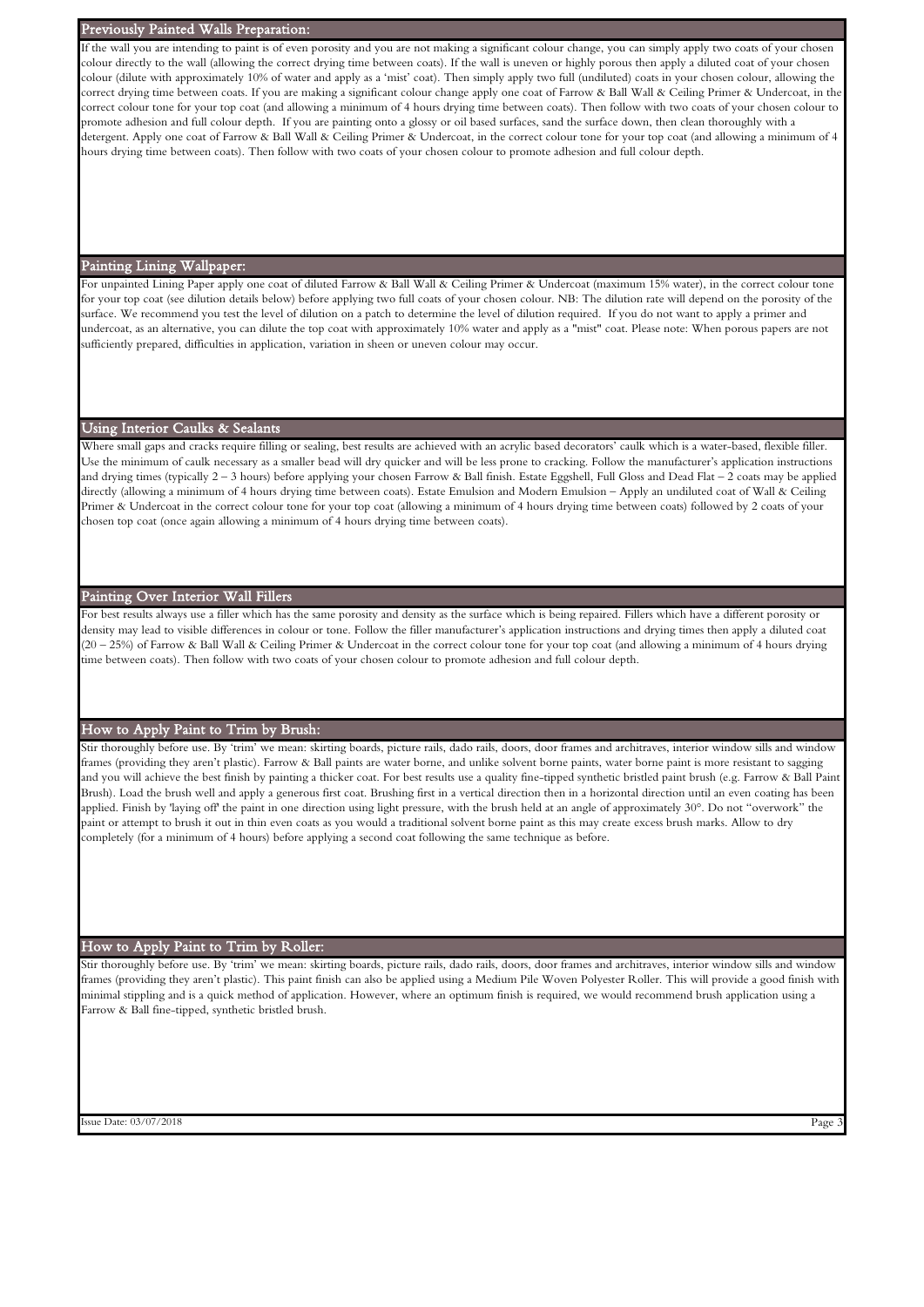# How to Apply Paint to Walls by Brush:

Stir thoroughly before use. Ensure all surfaces are sound, clean, dry and free from dirt, grease and other contamination. Please note that flaking or peeling may occur if you paint over weak paint layers - to avoid this sand back any previous weak paint layers before you start painting. Where required apply Farrow & Ball Wall & Ceiling Primer & Undercoat to improve paint adhesion and promote depth of colour. Using a fine-tipped synthetic bristled brush, apply the paint in a vertical direction then spread the paint out evenly in a horizontal direction. On application of the final coat lay off the paint in a single direction to ensure that any brush marks and brush patterning effects (sometimes visible in certain lighting conditions) are minimised.

#### How to Apply Paint to Walls by Roller:

Stir thoroughly before use. Roller application - Using a medium pile woven polyester roller, apply the paint in diagonal strokes to create either an 'M', 'W' or 'V' shape. Fill in and over the shape you have just painted to spread the paint evenly. Repeat this process, working in small sections. Always work from dry to wet areas, maintaining a wet edge to minimise roller marks. On application of the final coat lay off the paint in a single direction to ensure that any roller patterning effects (sometimes visible in certain lighting conditions) are minimised.

# Spray Settings:

Airless Spraying – Good results can be achieved by the set up of 18 thou (457µm) 65° angle tip using a pressure of between 2400 - 2700 psi (165 - 186 bar). Refer to separate spraying advice sheet for further details. HVLP Spraying – Depending on the apparatus used, the paint may need to be diluted with water by up to 30%. Experiment with air control valve, material flow adjustment, fan size and spray pattern settings on a piece of cardboard or an inconspicuous area until a satisfactory finish is achieved. Apply several thin coats, allowing each coat to dry fully before applying the next one.

## Advice for Repairing Damage and Touching In:

If your paintwork becomes damaged or marked you may need to repaint. To achieve the best results we recommend applying a single coat of paint over the entire wall or walls that have the damage, using the same batch of paint you originally carried the work out with. This best practice will avoid any noticeable variation in colour or finish. If you do chose to touch-in to repair damage, the following recommendations will help you achieve the optimum finish. 1. Always aim to use the same batch of paint. If you use a different batch, although we control colour to tight specifications, you may observe slight colour

and sheen variations. If you are unable to use the same batch of paint we recommend that you apply a single coat of a different paint batch to an entire wall as any slight variations will be much less noticeable when observing from wall to wall.

2. Always use the same preparation techniques when you make any repairs as you used when you originally painted the wall. It may not always be possible to achieve a perfectly consistent finish – if for example you have used filler which has a different texture and absorbency to the rest of the wall, this may cause a slightly patchy finish.

3. Always use the same application tool and method as when you originally painted this wall. Ensure that the edges of the touched in paint are blended in "feathered" to make the transition between old and new paint areas less noticeable.

4. Over time the colour of the paint, whether on the wall or in the tin, may slightly alter. Therefore the newer the paintwork is, the better the finish you will achieve by touching-in.

Please note that when touching in the darker the colour and higher the sheen the more difficult it will be to achieve a uniform finish compared to lighter coloured, lower sheen paints.

# Painting Interior Brickwork:

Interior brickwork which is powdery, flaky or unstable should first be sealed using one coat of Farrow & Ball Masonry & Plaster Stabilising Primer. The following Farrow & Ball finishes may be applied to interior brickwork: For Full Gloss, Estate Eggshell and Exterior Eggshell - Apply an undiluted coat of Farrow & Ball Interior Wood Primer & Undercoat in the correct Color tone for your top coat (and allowing a minimum of 4 hours drying time between coats) followed by 2 coats of your chosen top coat (once again allowing a minimum of 4 hours drying time between coats).

#### Other Product Applications:

If you wish to use Farrow & Ball products for any applications which are not featured here, please contact Customer Services for advice on +44 (0) 1202 876141 or email customer.services@farrow-ball.com. Please note that calls may be recorded for training purposes.

## Application Information:

Do not paint in temperatures below 10°C or in excessive heat above 30°C.